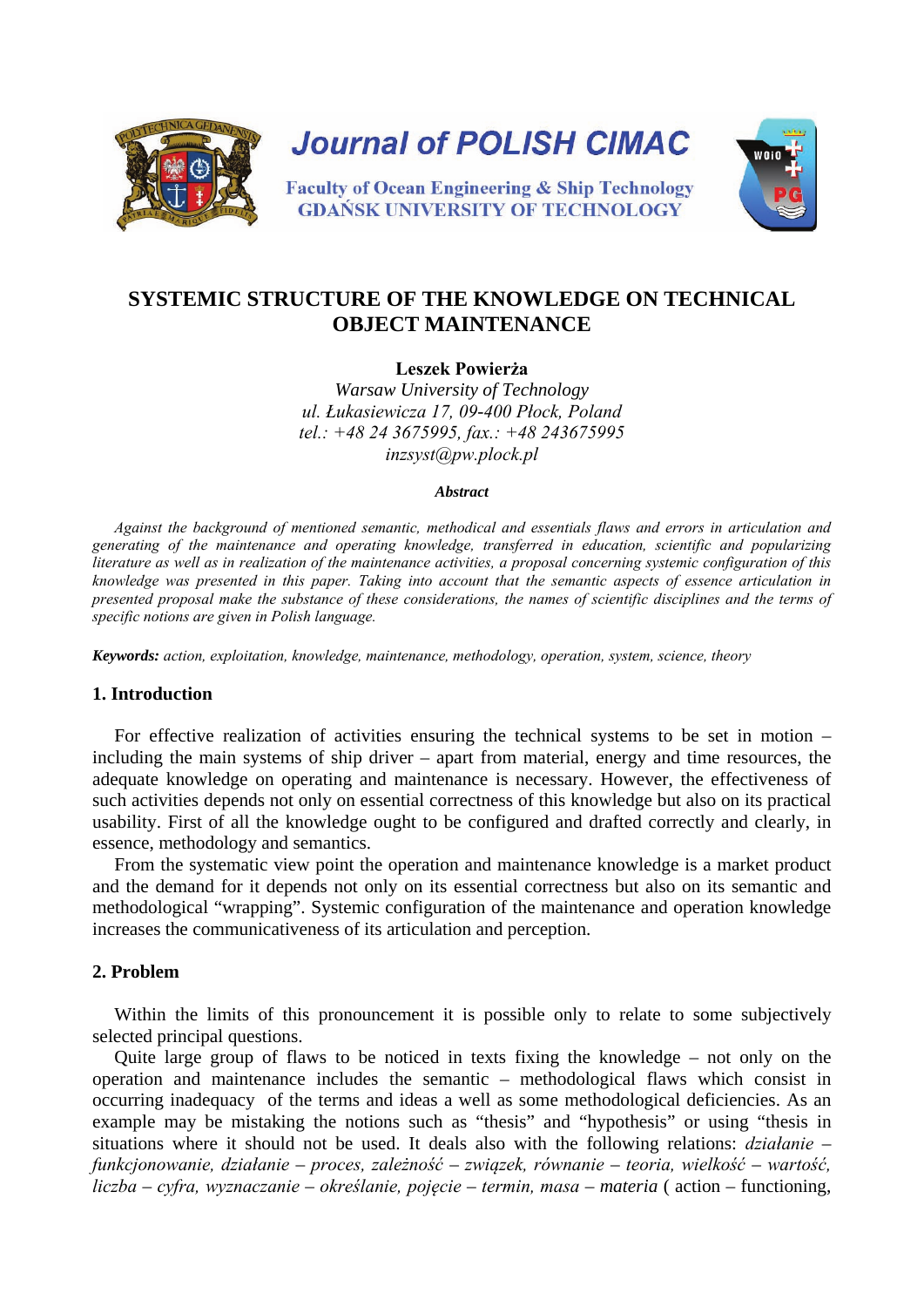action – process, relationship – connection, equation – theory, magnitude – value, number – figure, determining – qualifying, notion – term, mass – matter ).

To frequent cases belongs also unperceiving the defferences between a physical quantity and its symbol and – consequently – mistaking "equation" as symbolic structure with the relationship between physical quantities, or the errors consisted in personification of the things though attributing them the causative power.

### **3. Basic notions**

Postulated usability of systemic formulation ought to be revealed beginning from the remembrance of necessary basic notions, starting with the key notion of "system" important for further considerations. In accordance with Wintgen's [6] set theory we assume that system (S) is a functional whole, or the set of determined elements (E), provided to of determined relations (R), what may be written as:

$$
S = \langle E, R \rangle
$$

Consequently, it may be assumed that generator of subject knowledge – in this case the knowledge on maintenance and operation – is adequate subjective "scientific discipline", treated according to Greniewski [1] definition, as "relatively individual informatic system" (fig.1).

#### THE ELEMENT OF REAL TRANSFORMATION





*Fig. 1. Model of special field of science as a systems* 

 $DN = , J, ZP, R; W >$ 

where: DN – scientific discipline,

 $DP$  – subjective domain, J – language,  $ZP$  – laws, R – rules, W – knowledge.

During gaining applicable knowledge numerous circumstances may occur which threaten its credibility, quality and finally – its practicability. The reason of such a situation consists in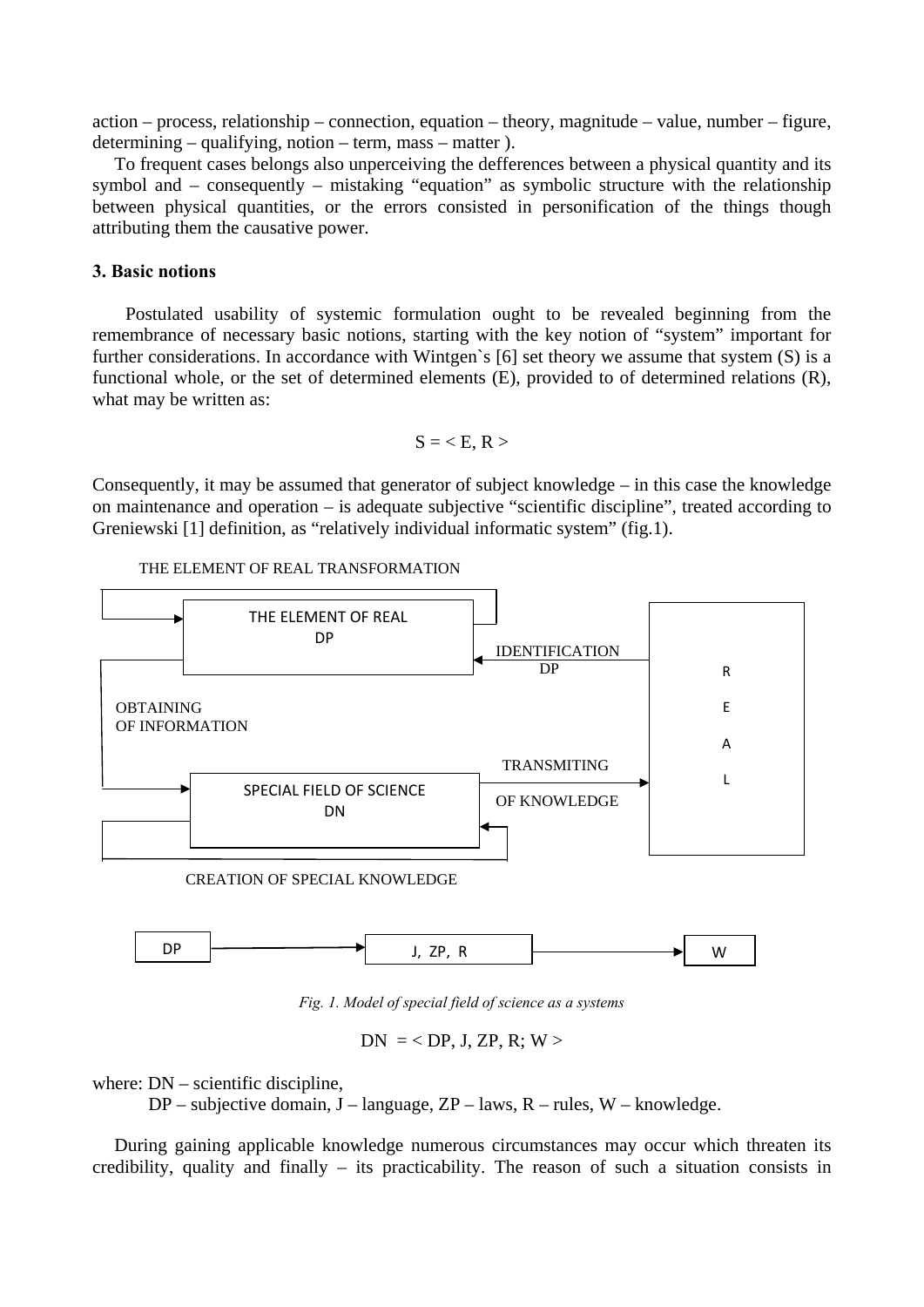ambiguous identifications included into given system of elements.

From the systemic view point the language of scientific discipline creates a set of elementary systems TPD (fig. 2) called the Ogden – Richards triangle [6]

$$
J =
$$

where:  $J$  – language, T, P, D – term, notion, designation, RI – relations among: T, P, D.

The source of many diversities in meaning at interpretation of the maintenance and operations knowledge is lighting the univocal character requirements of relations occuring among the TPD system elements, i.e. among the term, notion and designation.



*Fig. 2. TPD System [5]*

Resigning the wider descripion of mentioned flaws, it is still necessery on selected exaples, to explain - as: *hipoteza, teza, teoria, równanie, zależność, związek korelacyjny, czy współwystępowanie ( hyphotesis, thesis, theory, equation, dependence, correlation or joint appearance ).* 

Thus, "udowodnienie hipotezy" ( proof of a hyphothesis ) – as often may be read – is an methodological error; the hyphothesis is not a theorem, but only an assumption, the rightness of which may be doubtful and its configuration would be needful.

A mistake is also to make use of the "theasis" in empirical sciences as it a theorem which needs to be confirmed, what is possible in the formal sciences only. Commonly used term "równanie teoretyczne" ( theoretical equation ) is also a redundancy what may be easily proved on the basis of systemic formulation. Both, the "theory" and "equation" are the systems. Equation, as an element of the theory, is used to its formal articulation.

The "theory" is an abstract structure  $(R)$  created to describing the relations appearing among concrete and abstract objects of reality; it forms a functional whole or the system (TE) of the laws  $(P)$ , rules  $(Z)$ , theorems  $(T)$  and hypotheses  $(H)$ :

$$
TE =
$$

Whereas the "equation" is an abstract structure being a notion of relations among the symbols which, together with the relations, create a functional while, i.e the "system".

The fault is also to misinterpret the "eqation" – a formal structure built of the symbols, and the "dependence" on "correlation connections". "Dependence is such an eqation where concrete physical magnitudes are the symbols and it expresses the causative – "correlation connection" means their coexistence described by an eqation in which concrete physical magnitudes are the symbols. An example of wrong interpreting the terms of "process" and "activity" ( działanie ) are controversions around the definition of "maintenance and operation" ( eksploatacja ). "Activity is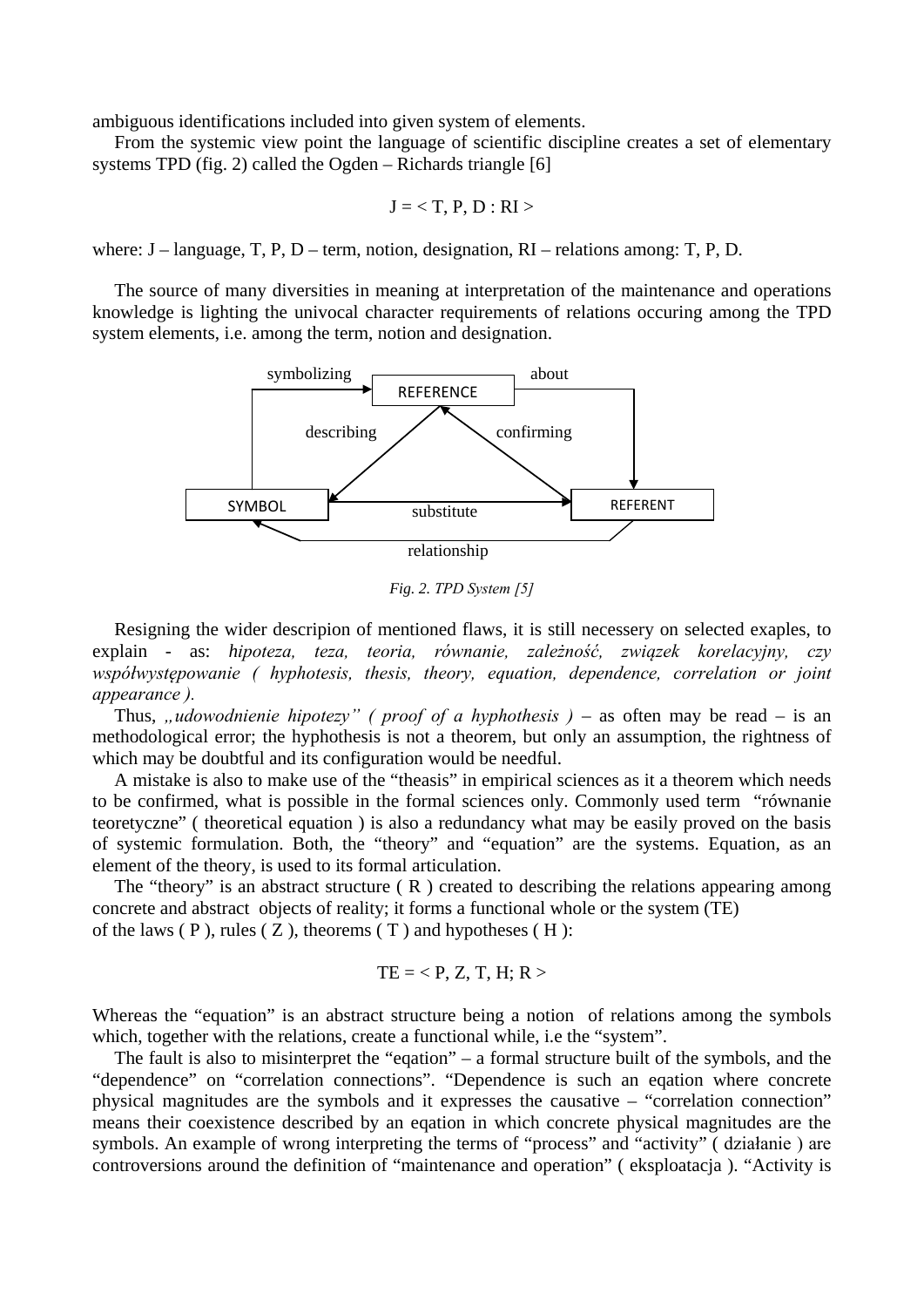a sequence of elementary changes in objective state of reality fragment caused by human influence, whereas the "process" is a sequence of elementary changes in objective state of reality fragment affected by the impact of various factors, where the human participation is not necessary. Thus, the "activity" ( działanie ) consists in creating the process in most possible and expected way. In accordance with Polish language convention the name's ending for "activities" is "- anie", while for the "process" – cja"[5].



*Fig. 3. The structural model of science* 

In the case of systems such as objectively oriented scientific disciplines, their functions – in general formulation (fig. 3) – may consist in shaping and configuration of knowledge:

 - about something, i.e. on the processes, phenomena and relations, or on informatively available, existing concrete and abstract objects of the reality;

 - to something, i.e. to realize activities consisted in creating the new existences, not appearing in such a shape.

 Sciences of the first group, conventionally and according to custom, are determined as the basic sciences, sciences of the second group – as the applied ones. The objective sphere, not fully covering the essential division, is division into "formal" ( formalne ) and "empirial" sciences, based on methodological premises. In semantic convention, the names of basic disciplines – sciences on the processes, phenomena and relations, have in Polish language the ending "- logia". Thus, they may be conventionally named "- logie", as opposed to appleied disciplines, supplying the kowedge necessary for activities, which may be called as "techniques" ( techniki ) or "engineerings" ( inżynierie ). From methodological view point both mentioned groups are distinguished in this, that "- logies" generate knowedge on the basic of information, whereas the "techniques" ( engineerings ) – on the basic of knowledge generated by "logies". Techniques ( engineerings ), generating the knowledge objectively directed, are functioning as the tools useable in practical activities. What are them the sources of interesting us "maintenance and operation" knowledge?

#### **4. The maintenance and operation knowledge**

The starting point to articulate the range of knowledge useful for keeping the systems moving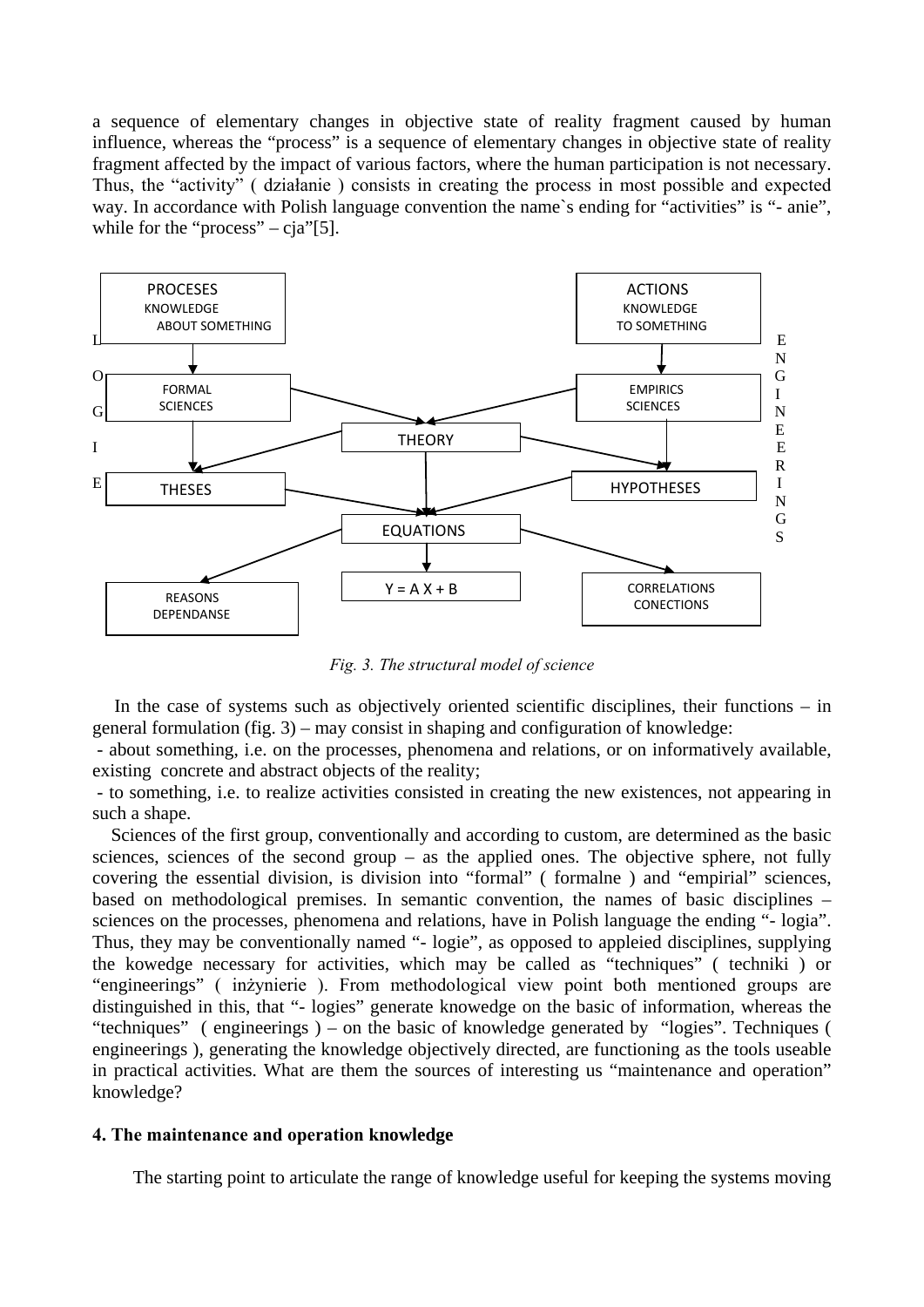is an identification of this action during exiting of the system ( fig. 5 ) as a phase of resource circulation process (fig. 4).



ZASÓB ODPADOWY Z RECYKLINGU

*Fig. 4. Real circulation of the resources*

 Perceiving the difference between process and activity, and using terminology in convention of the Polish language, the process of exhausting usable resources contained in the object will be named – "eksploatacja" ( exploitation ) while the activity consisted in extraction of these resources – "eksploataowanie" ( exploiting ).

| <b>KONSTYTUOWANIE</b> |                     | EKSPLOATOWANIE                 |                        |
|-----------------------|---------------------|--------------------------------|------------------------|
| TWORZYWA              | <b>OBJEKTU</b>      | ZASOBU                         |                        |
|                       | <b>INFORMACYJNE</b> | <b>FUNKCJONALNEGO</b>          | <b>SUBSTANCJALNEGO</b> |
|                       | <b>MATERIALNE</b>   | <b>BIERNE</b><br><b>CZYNNE</b> |                        |
| FAZA                  |                     |                                |                        |
| <b>PRZEDOBIEKTOWA</b> |                     | IUTRZYMANIE OBIEKTU            | <b>RECYKLING</b>       |
|                       |                     | <b>W RUCHU</b>                 | FAZA                   |
| <b>FAZA OBJEKTOWA</b> |                     |                                | <b>POOBJEKTOWA</b>     |
|                       |                     |                                |                        |
| OKRES                 | <b>ISTNIENIA</b>    | <b>OBIEKTU</b>                 |                        |

*Fig. 5. Phases of the objects` life*

Fig. 5 shows that the process of object exploitation proceeds since the moment of its arising until the management of substantial resources contained in it ( object and postobject phases ), being in continuous relations with its infrastructure (fig. 6).



*Fig. 6. Object and environment*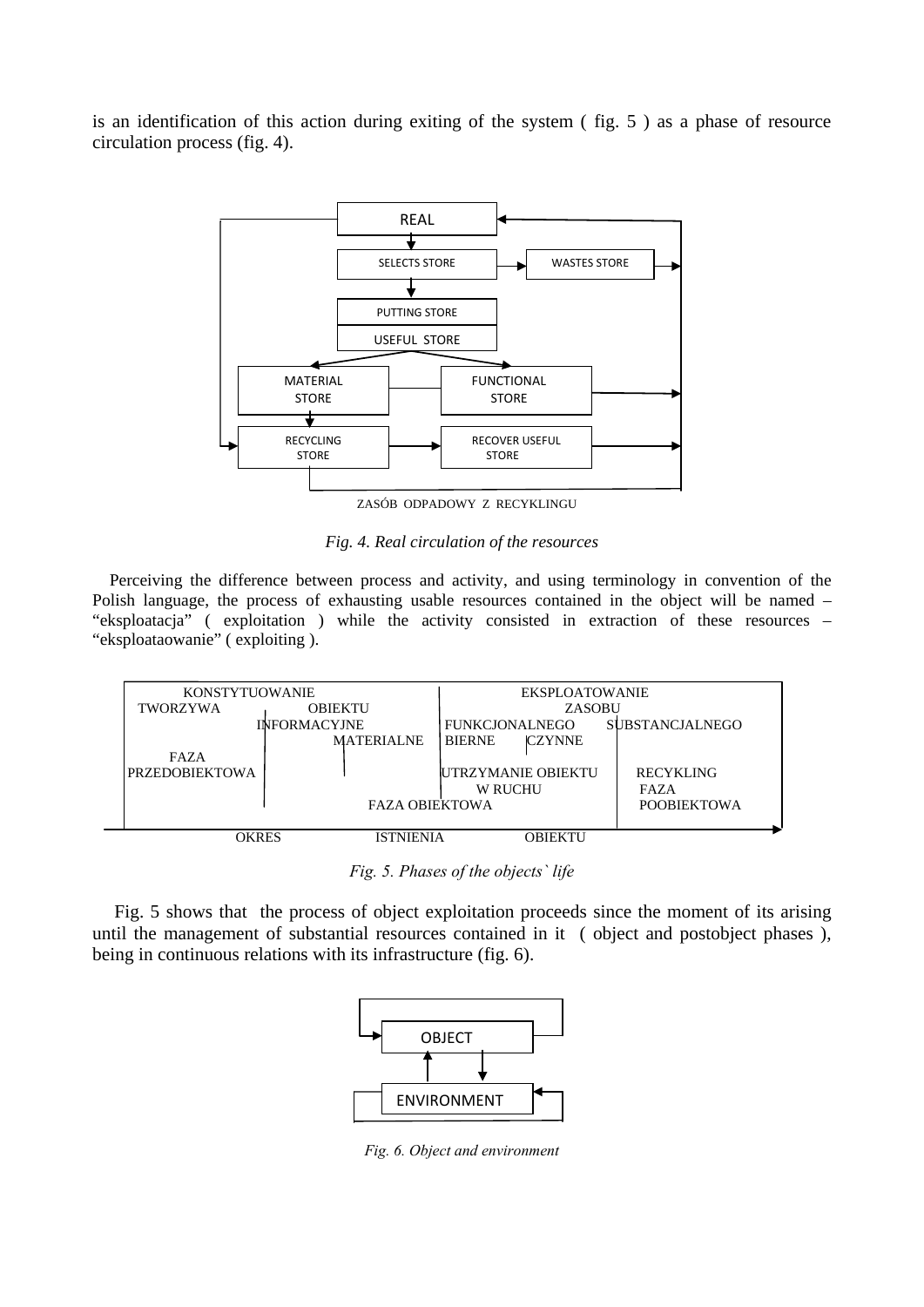After decomposition of object infrastructure into: technological infrastructure ( everything connected with realization of functions attributed to the object ), exploitation ( maintenance and operation ) structure ensuring realization of these functions by the object, as well the environmented structure ( reminder of ecological and sozological environment ), the maintenance and operation ( exploitation ) situation of the object , in most generalized formulation, will be look on the fig. 7.

During whole exploitation period the object may find itself in the state of passive (fig. 8a) or active exploitation.

At the state of active exploitation, when the object is being exploited it may be in the conditioning (fig. 8b) or functional (fig. 7) stage.



*Fig.7. General configuration of object exploitation. Object in of functional exploitation state [3]*

When the object is not subjected to the effect of technological and exploitation infrastructures, being affected by the environmental infrastructure only, then it is in the state of passive exploitation (fig. 8a).



*Fig. 8. Exploitation configurations of the object: a – passive exploitation, b – active exploitation, configuration of conditioning ( treatment ) exploitation*

Diversity of the phenomena processes and activities taking place during exploitation, as resulted from a number of various relations among the object elements and its infrastructure, generates demand for the knowledge necessary to realize exploitation activities, i.e. to keep the technical systems in motion. This knowledge is being obtained from many different scientific disciplines including these phenomena, processes and activities as the subject of scientific cognition.

According to earlier identification of scientific disciplines, the science on exploitation as a process of exhausting the resources of used object, will be called "exploitology"

( eksploatologia ). Exploitology supplies the knowledge on exploitation process, through the compilation of knowledge acquired in many specialistic scientific disciplines engaged in cognition of the phenomena affecting the course of process.

The course of exploitation process is affected, apart from the environmental process, also by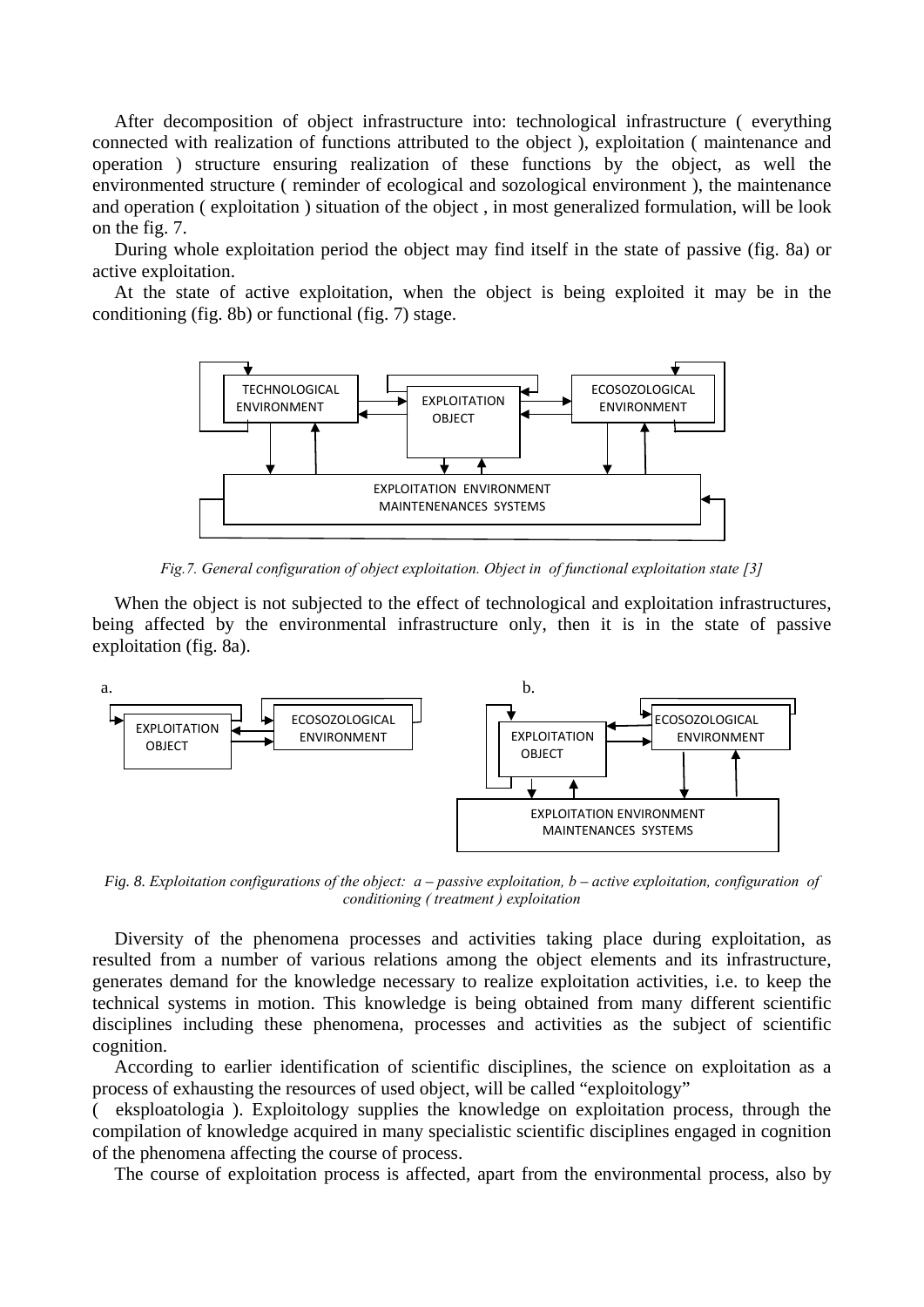exploitation activities or exploiting and therefore, getting out the useful resources contained in the object. The science supplying knowledge on exploiting will be named "exploitation engineering". The knowledge on exploiting is formed on the basis of knowledge taken from other, kindred branches of engineering, as well as from the knowledge on "exploitology" and "exploitics", engaged in exploitation techniques and implements.

The whole of knowledge on exploitation, i.e. exploitation process and accompanied connected process, as well as on exploiting and participating in it activities, may be named "exploitation cognitivistics" ( kognitiwistyka eksploatacyjna ) which may be treated as some scientific "metadiscipline" fed by many subject – directed disciplines [3].

Specification of these disciplines, presented in fig. 9, may be treated as an identification of the state of exploitation knowledge sources, necessary to designing, generating and exploiting the technical objects, as well as to keeping them in motion.

| Procesy                       | Narzędzia             | Działania                      |  |  |  |  |
|-------------------------------|-----------------------|--------------------------------|--|--|--|--|
|                               |                       |                                |  |  |  |  |
| <b>LOGIE</b>                  | <b>TECHNIKI</b>       | <b>INŻYNIERIE</b>              |  |  |  |  |
|                               |                       | INŻYNIERIA EKONOMICZNA         |  |  |  |  |
|                               |                       | <b>INŻYNIERIA</b>              |  |  |  |  |
| <b>EKOLOGIA</b>               |                       | <b>ERGONOMICZNA</b>            |  |  |  |  |
| <b>KWALITOLOGIA</b>           | <b>CYBERNETYKA</b>    | <b>INŻYNIERIA</b>              |  |  |  |  |
| MATERIAŁOLOGIA                | <b>EKONOMIKA</b>      | <b>INFORMATYCZNA</b>           |  |  |  |  |
| <b>METODOLOGIA</b>            | <b>ERGONOMIKA</b>     | <b>INŻYNIERIA JAKOŚCI</b>      |  |  |  |  |
| <b>METROLOGIA</b>             | <b>INFORMATYKA</b>    | <b>INŻYNIERIA LOGISTYCZNA</b>  |  |  |  |  |
| <b>PSYCHOLOGIA</b>            | <b>MATEMATYKA</b>     | <b>INŻYNIERIA</b>              |  |  |  |  |
| <b>PRAKSEOLOGIA</b>           | <b>MECHATRONIKA</b>   | <b>MATEMATYCZNA</b>            |  |  |  |  |
| <b>REOLOGIA</b>               | <b>MECHANIKA</b>      | INŻYNIERIA MECHANICZNA         |  |  |  |  |
| <b>SOCJOLOGIA</b>             | <b>METRONIKA</b>      | <b>INŻYNIERIA</b>              |  |  |  |  |
| <b>SOZOLOGIA</b>              | <b>PROBABILISTYKA</b> | <b>MECHATRONICZNA</b>          |  |  |  |  |
| <b>SYSTEMOLOGIA</b>           | <b>STATYSTYKA</b>     | <b>INŻYNIERIA</b>              |  |  |  |  |
| <b>TECHNOLOGIA</b>            | <b>TRIBONIKA</b>      | <b>METROLOGICZNA</b>           |  |  |  |  |
| <b>TRIBOLOGIA</b>             |                       | <b>INZYNIERIA</b>              |  |  |  |  |
|                               |                       | <b>NIEZAWODNOŚCI</b>           |  |  |  |  |
|                               |                       | <b>INŻYNIERIA</b>              |  |  |  |  |
|                               |                       | <b>PRAKSEOLOGICZNA</b>         |  |  |  |  |
|                               |                       | <b>INŻYNIERIA REOLOGICZNA</b>  |  |  |  |  |
|                               |                       | <b>INŻYNIERIA SYSTEMÓW</b>     |  |  |  |  |
|                               |                       | <b>INŻYNIERIA SOZOLOGICZNA</b> |  |  |  |  |
|                               |                       | <b>INŻYNIERIA</b>              |  |  |  |  |
|                               |                       | <b>TRIBOLOGICZNA</b>           |  |  |  |  |
|                               |                       | <b>INŻYNIERIA WIEDZY</b>       |  |  |  |  |
| <b>EKSPLOATOLOGIA</b>         | <b>EKSPLOATYKA</b>    | <b>INŻYNIERIA</b>              |  |  |  |  |
|                               |                       | <b>EKSPLOATACJI</b>            |  |  |  |  |
| KOGNITYWISTYKA EKSPLOATACYJNA |                       |                                |  |  |  |  |
| <b>INSTRUMENTARIUM</b>        |                       |                                |  |  |  |  |
|                               |                       |                                |  |  |  |  |
| PROCESY                       |                       |                                |  |  |  |  |
|                               |                       |                                |  |  |  |  |
|                               |                       | <b>DZIAŁANIA</b>               |  |  |  |  |
|                               |                       |                                |  |  |  |  |
|                               | <b>TECHNIKI</b>       |                                |  |  |  |  |
|                               |                       |                                |  |  |  |  |

*Fig. 9. Model of exploitation knowledge resources*